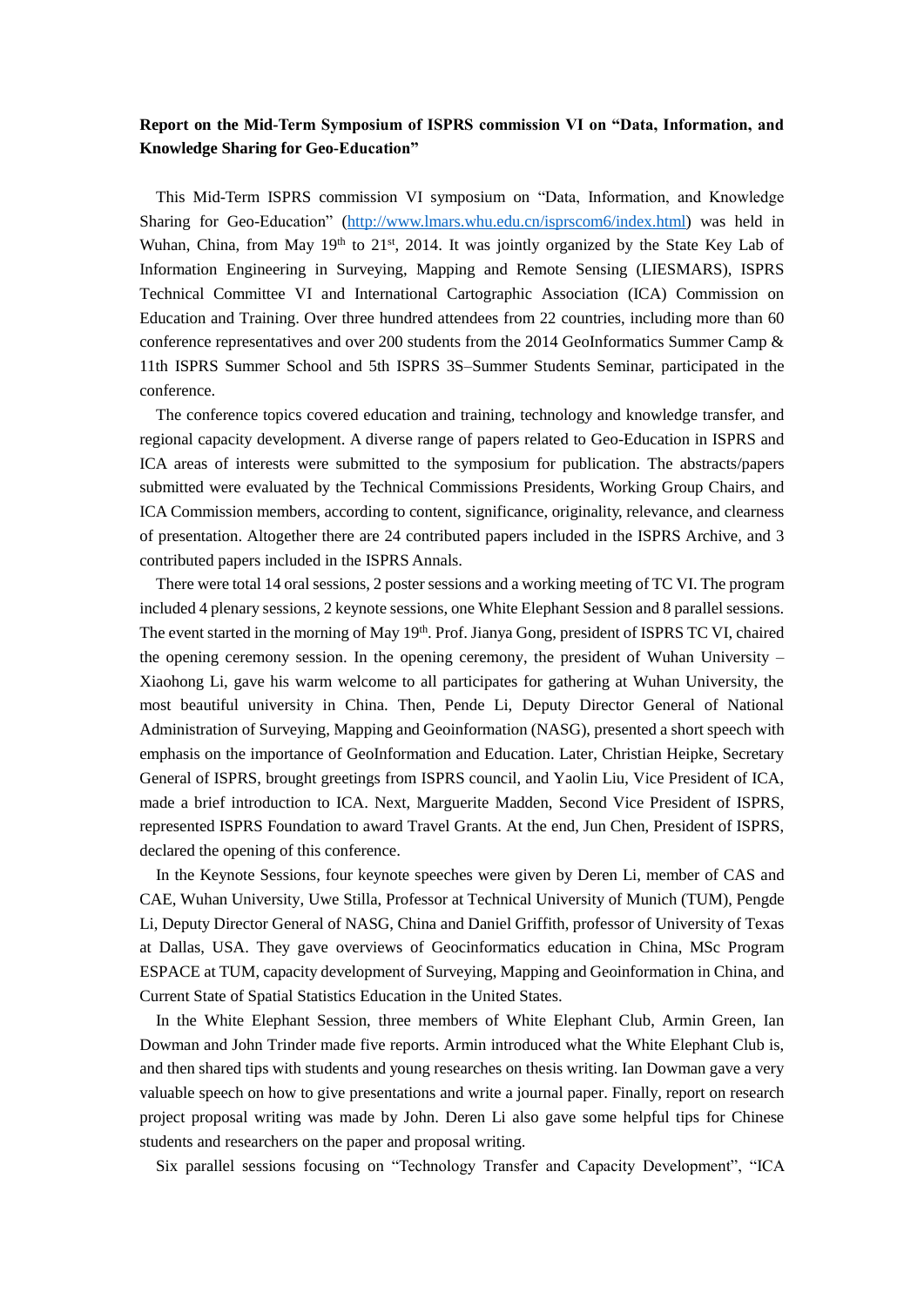Education", "Web-based Resource Sharing and E-Delivery of Education Services", "Promotion of International Collaborative Education Programs", "Promotion of the Profession to Young People" and "Promotion of Regional Cooperation and Regional Capacity Development in Geoinformatics", were held on May  $20<sup>th</sup>$ . The last two parallel sessions in the morning of May  $21<sup>st</sup>$  contained the working meeting of ISPRS TC VI and one Student Lecture Session. In the Student Session, seven students from different universities gave brief introductions on campus life and education programs in their universities. Subsequently, 13 students posted their researching works and guest experts, Ian Dowman, Songnian Li and Wolfgang Kainz provided constructive suggestions and valuable comments on their posters. In the last plenary session, three company sponsors (GeoStar, Leador Spatial and Geoway) made sponsor reports, followed by the summary report of the symposium.

In summary, the symposium was a great success. The papers, together with the oral and poster presentations, serve to demonstrate the importance of data, information, and knowledge sharing for Geo-Education in a truly international community. The high quality sessions provided good opportunities for scientists, young researchers and energetic students to spark scientific ideas in Geo-education. This event was not only fruitful but also unforgettable. On the banquet of  $70<sup>th</sup>$ birthday celebration for Armin Gruen, those unfamiliar people became friends, new friends became old friends and old friends became close friends. May this friendship last forever and look forward to the next reunion in Prague, Czech Republic, 2016.



Opening ceremony of the symposium